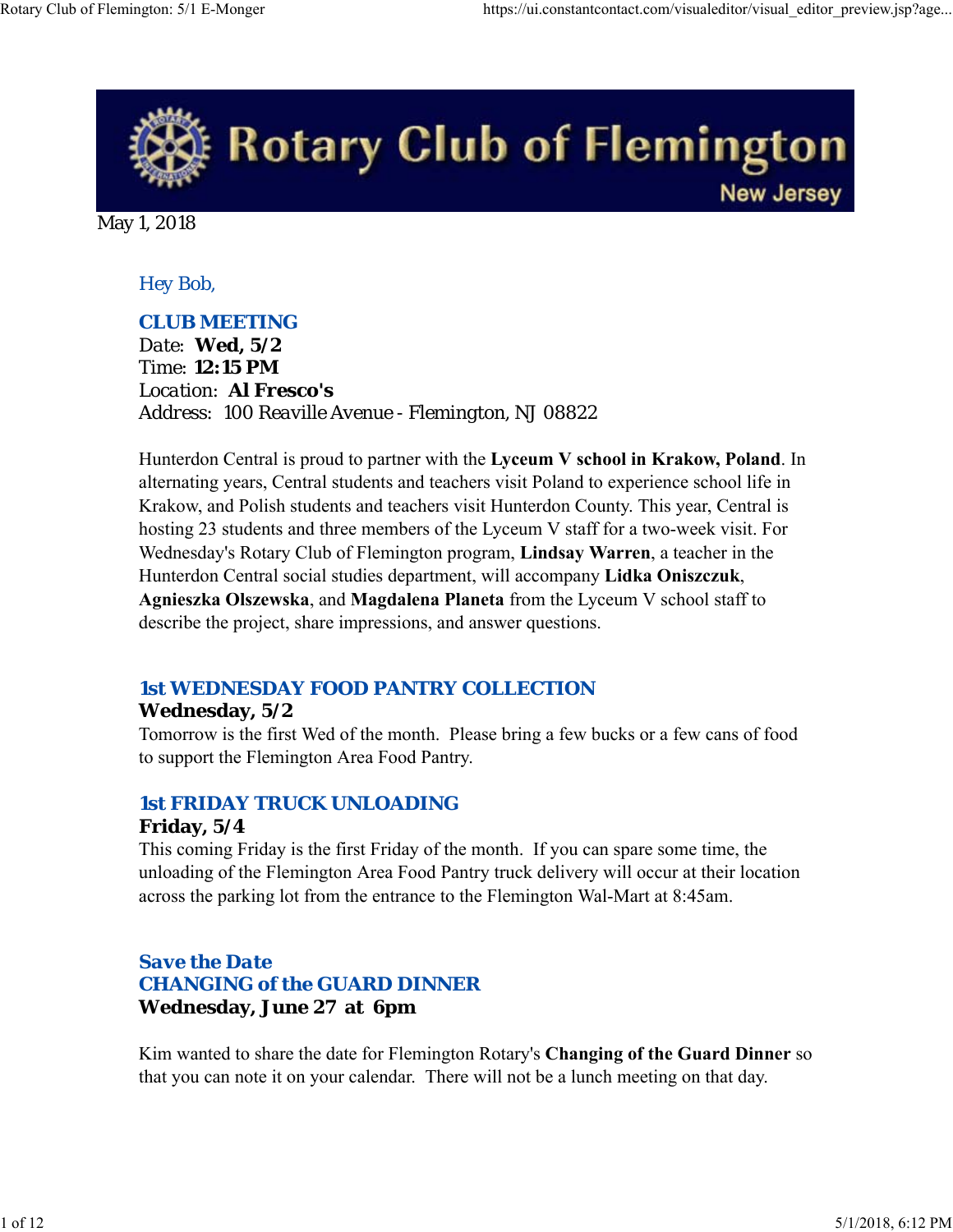## *SERVICE ACTION COMMITTEE (S.A.C.)* **Goal & Procedures of the Committee**

As a follow-up to her presentation at the Wed, 4/18 Club Meeting, Karen Widico wanted to share the Goal & Procedures of Flemington Rotary's Service Action Committee (S.A.C.):

## **SERVICE ACTION COMMITTEE (S.A.C.) GOAL AND PROCEDURES**

**Goal**: The goal of S.A.C. is to provide one-time assistance to individuals/families with an extraordinary need; medical, accident, special circumstance in the Hunterdon County region. The budget for S.A.C. is determined by the Board of Directors.

## **Procedures:**

- 1. The S.A.C. Committee may authorize a donation of up to \$500 as a committee. Requests exceeding \$500 must be further authorized by the Rotary Board of Directors.
- 2. Repeat requests from the same family/group must be referred to Donations for continued support.
- 3. Upon receiving a request, it is the responsibility of the S.A.C. Chair to determine the authenticity of the request and to ensure that there is not duplication of efforts.
- The S.A.C. Chair works with the Family Success Center (F.S.C.) to 4. ensure there is a sustainable budget.
- 5. Once the prior step is completed, the committee meets to discuss and decide upon the request. If a positive vote is obtained, the Chair requests a check from the Club Treasurer with appropriate documentation.
- 6. The chair mails the donation and letter to the referring source.
- 7. The chair of S.A.C. will communicate any S.A.C. donations to the Chair of the E-Monger Newsletter, and will announce it to the Club so they are aware of the donations being made.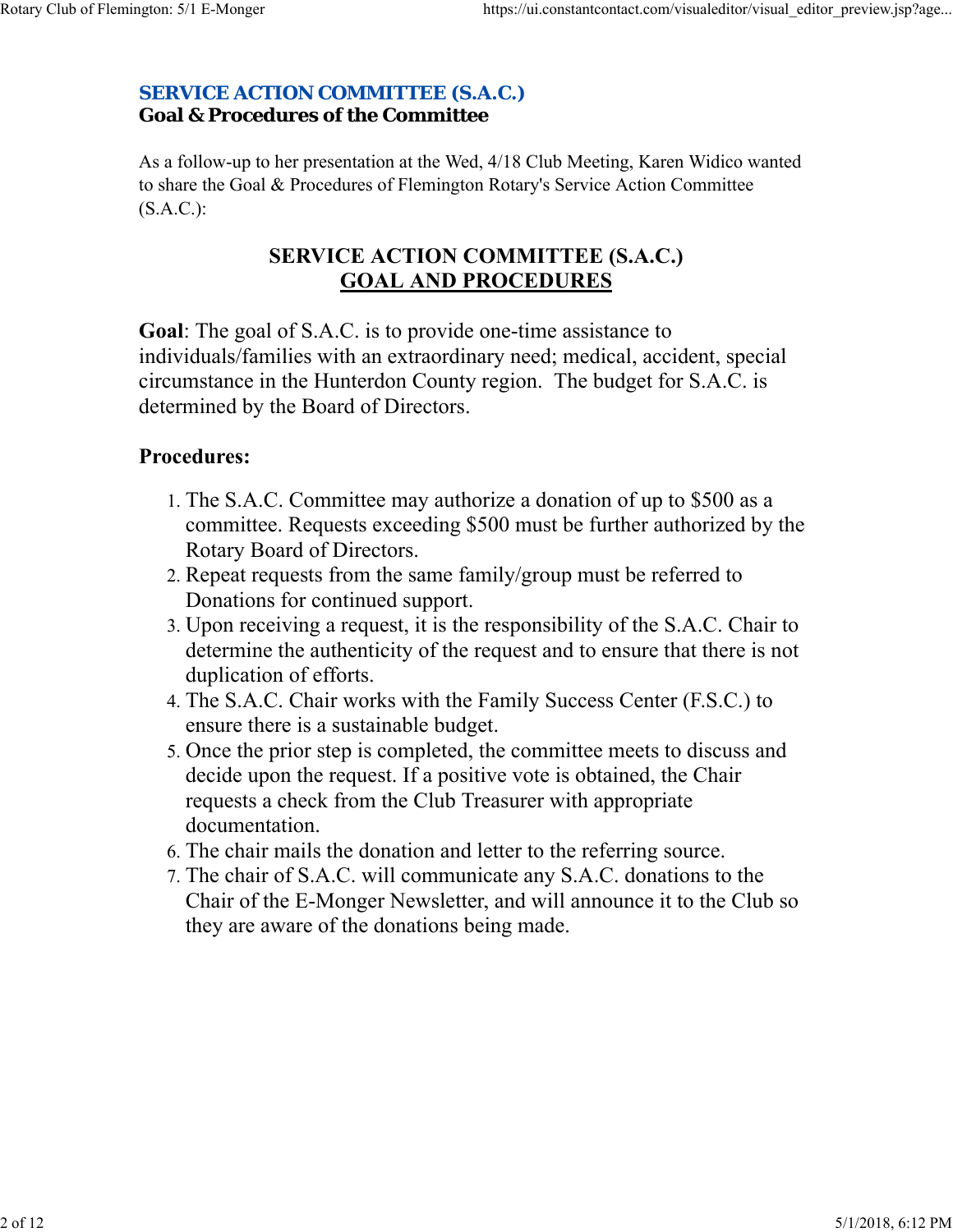

## *RIDES for JOHN ZULLO* **From Sandy Clark Updated 5/1/2018**

The following is an updated schedule for driving John Zullo to Wednesday Rotary meetings during the next several weeks. This will be revised as necessary in each weekly E-Monger. Scheduled drivers should contact Sandy Clark at least 24 hours before the Wednesday meeting if they are unable to drive. At the same time, John will call the scheduled driver at least a day in advance if he does not plan to attend the meeting.

## **Schedule of Drivers for John Zullo**:

- May 2 Terry Martin
- May 9 Harry Mazujian
- May 16 Dick Stothoff
- May 23 Ken Skowronek
- May 30 Sandy Clark
- June 6 Terry Martin
- June 13 Harry Mazujian
- June 20 Dick Stothoff
- June 27 Ken Skowronek



*OFFICERS & BOARD MEMBERS*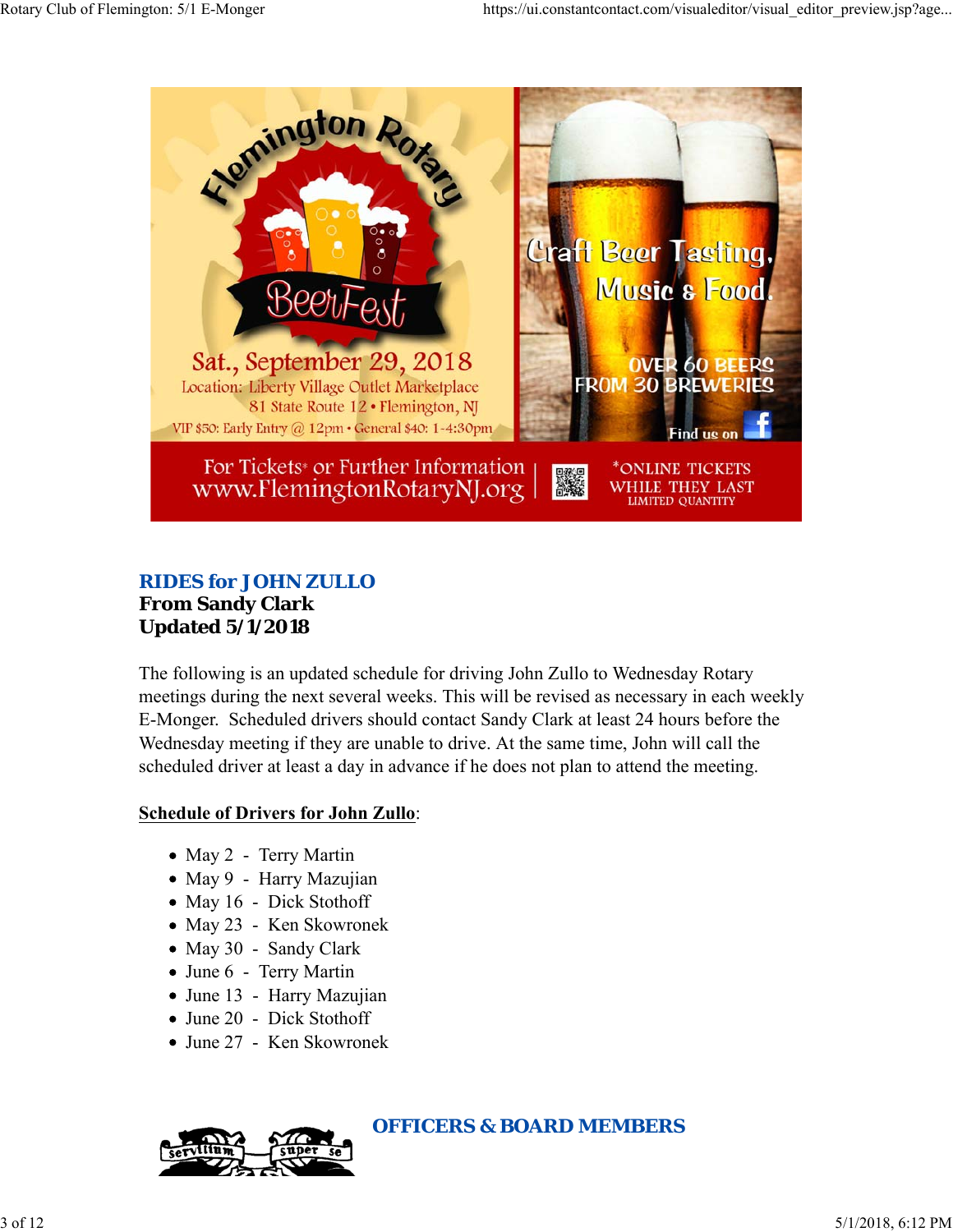## *for the 2018-2019 Flemington Rotary Year* **Presented by President, Kim Metz**

At the 4/4/2018 Club Meeting, President Kim presented the proposed slate of Officers & Board members for the upcoming 2018-2019 Flemington Rotary year. As a reminder, the Flemington Rotary calendar year runs from July 1st through June 30th.

The club approved the slate of Officers at the Wed, 4/18 club meeting. The Board approved the slate at the evening board meeting on Wed, 4/18.

Therefore, the following is the slate of Officers & Board members for the following year:

| Club President      | <b>Nikolaos Kritharis (Nik)</b>               |  |
|---------------------|-----------------------------------------------|--|
| President-Elect     | Ann del Campo                                 |  |
| Secretary           | <b>Kyle Fogarty</b>                           |  |
| Treasurer, General  | <b>Terry Ownes</b>                            |  |
| Treasurer, Lunch    | <b>Ken Skowronek</b>                          |  |
| <b>Board Member</b> | <b>D.J. Wright</b> (Immediate Past President) |  |
| Board Member        | <b>Sandy Clark</b>                            |  |

**2018-2019 RCOF Officers & Board Members** 

## *GIFT of LIFE NJ Fundraiser*

## **From Michael Townley District 7470**

Our new Distrcit 7470 is assisting with this year's Gift of Life NJ fundraiser. They have the perfect Mother's Day Gift to honor the special mothers in your life!

Your donation to help save the life of a mother's child will be recognized in a beautiful, personalized card delivered in time for Mother's Day. An example of the beautiful card can be seen here.

Imagine the joy on her face when she learns that such a thoughtful and appropriate gift was made in her honor. Imagine too, the grateful tears of desperate mothers who learn of your gift of life!

You may make as many gifts as you like online now at http://www.giftoflifenj.org /mothers-day-fundraiser/.

PLEASE, help us promote this beautiful idea by forwarding this email to your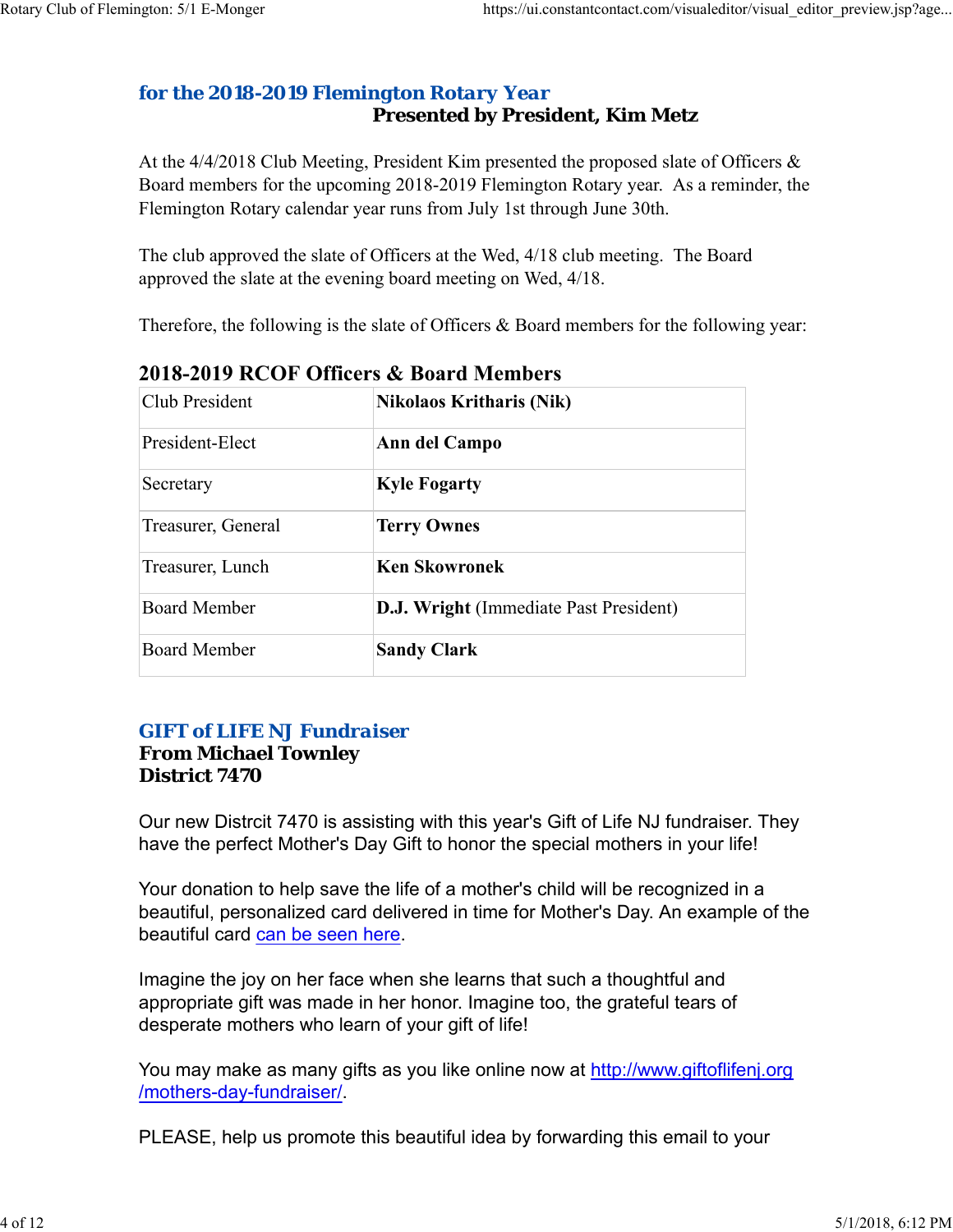friends and family. Tell them this cause is important to you, and that you hope they'll support it.

From the many grateful mothers and their children who will be touched by your generous, thoughtful gift, we offer our humble but heartfelt "thank you."

Gift of Life NJ, Inc. www.giftoflifenj.org www.facebook.com/giftoflifenj

Michael Townley Secretary7510@rotarynj.org





*Rotary Districts 7510 & 7640 District Conference - "The Finale"* **Historic Valley Forge Casino Resort**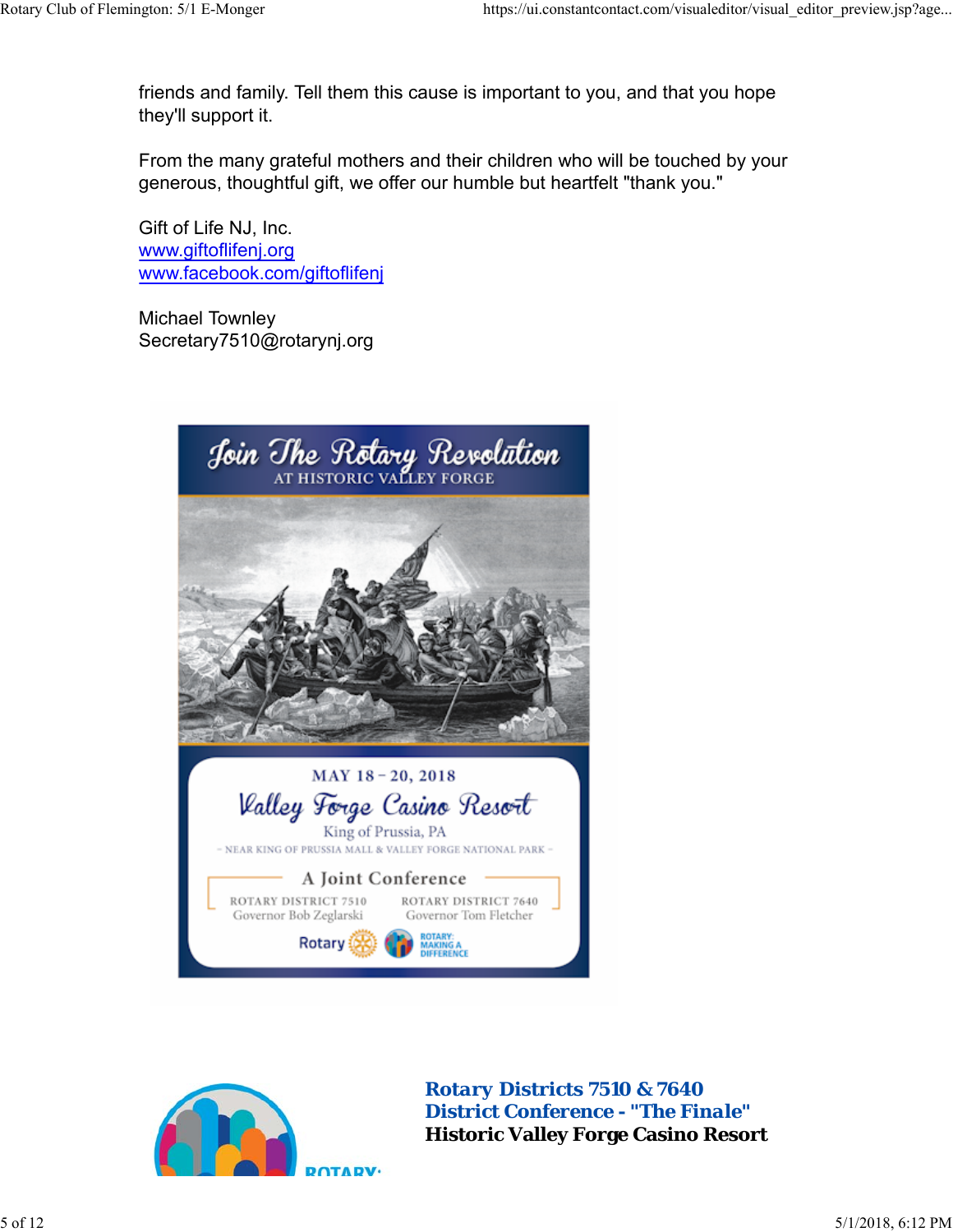## Valley Forge, PA **May 18 - 20, 2018**

Save the date! Our Annual District Conference will be May 18-20, 2018. Enjoy a luxurious weekend at the Valley Forge Casino Resort near King of Prussia Mall and Valley Forge National Park. This newly renovated hotel features a casino, entertainment, and fine dining.

This will be a joint conference between Districts 7510 and 7640 **and the last conference prior to our district consolidation**.

A finale is defined as the last part of a piece of music, a performance, or a public event, especially when it is particularly dramatic or exciting. the 2018 District Conference will be the "finale" conference of District 7510, and we intend to make it extremely dramatic and exciting.

So "Join the Rotary Revolution," Donna-Su and me at the Valley Forge Casino Resort for a spirited weekend at a luxury hotel and casino located near King of Prussia Mall and Valley Forge National Park. Check out our website, **jointherotaryrevolution.com**, for more details and updates. You can even register for the conference there!

We intend to surprise, the likes of which has not been seen since the Battle of Trenton.

Enlist now! Be part of the Grand Finale! We hope to see you there! District Governor Bob and Donna-Su Zeglarski



## *Follow US on Facebook*

The Rotary Club of Flemington is on Facebook with two (2) different Facebook pages! One page is for all information about the Rotary Club of Flemington. The second page is

dedicated to the BeerFest event. Click the links below to access our Facebook pages:

- Rotary Club of Flemington, NJ
- Flemington Rotary BeerFest



## *The Flemington Rotary MEMBER DIRECTORY Is Updated on the Website*

A PDF copy of the Club Directory kept on the club website, located on the password protected "**Members Only**" page. To access this, simply goto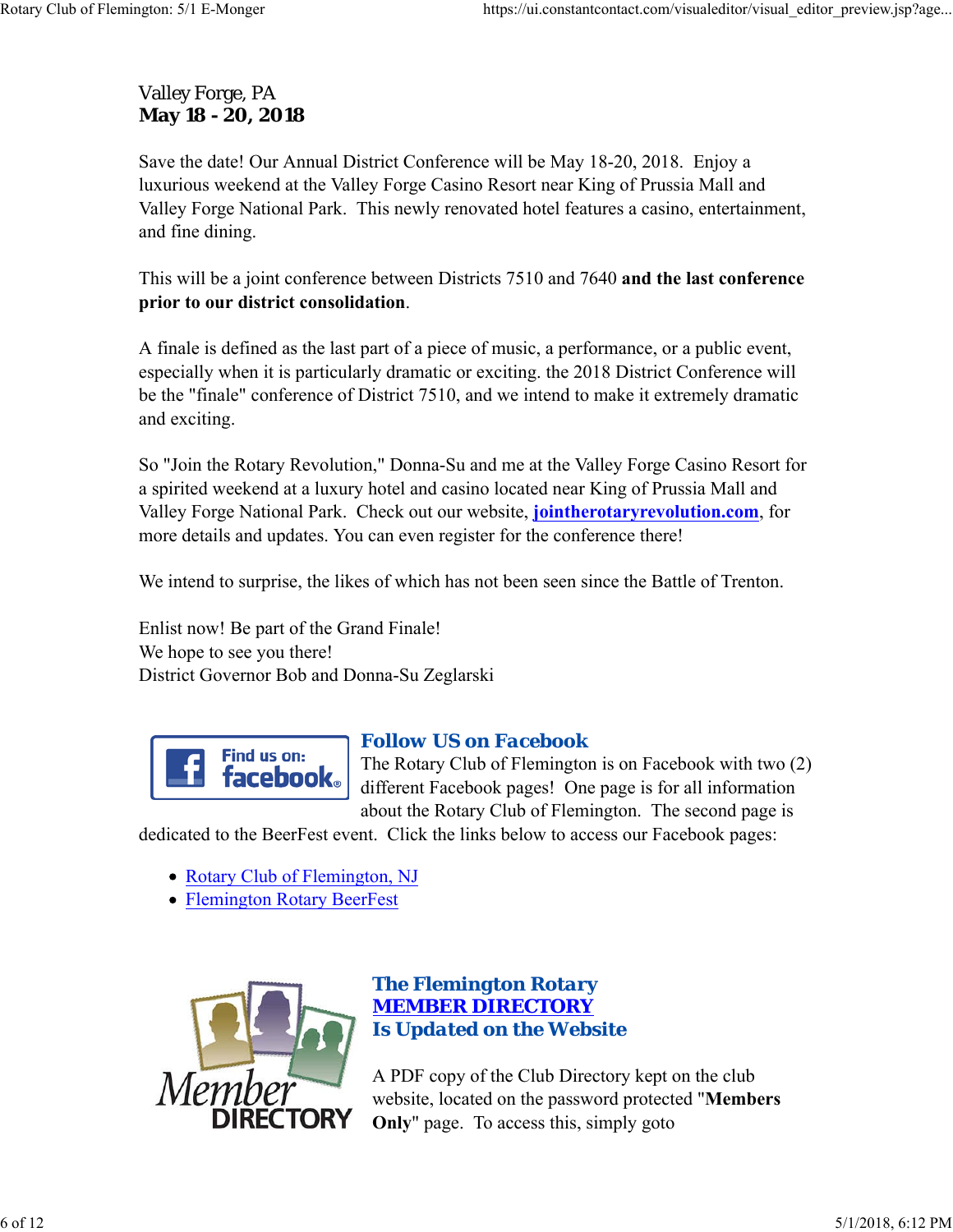**www.FlemingtonRotaryNJ.org** and click on "Members Only" in the upper left. The page is password protected. If you do not have the password, simply email us and request it.

If you see any updates that need to be made (a change of address, email, phone number, something is not listed correctly, etc.), please email Sandy Clark and request any changes to be made. **Click Here** to generate an email to Sandy.



## *SPEAKERS & PROGRAMS BEING SOUGHT*

**Jeff Moore**, our new Program Chair, is looking for speaker & program ideas for upcoming meetings. If you have any leads, please pass them onto Jeff, who will follow-up to schedule the speaker.

**Click here** to generate an email directly to Jeff.



## *HUNTERDON COUNTY CHAMBER OF COMMERCE*

As you know, the Rotary Club of Flemington is a member of the H.C. Chamber of Commerce. This enables all Rotarians the ability to attend a Chamber function as a "member". If someone asks you what your business is, you would explain that you are a member representing the Rotary Club of Flemington. **Click Here** to visit the Chamber website for a listing of upcoming events.

## *ROTARY DISTRICT 7510 NEWS*

**Click Here** to read the current news from our Rotary District 7510.

## *UPCOMING DATES TO NOTE:*

Wed, 5/09: TBA. Wed, 5/16: TBA. Wed, 5/23: TBA. Wed, 5/30: TBA. Wed, 6/06: TBA. Wed, 6/13: TBA. Wed, 6/20: TBA. Wed, 6/27: **Changing of the Guard Dinner**. Note that there is no noon regular club meeting this day.

Wed, 7/4: **NO Meeting** due to the July 4th Holiday.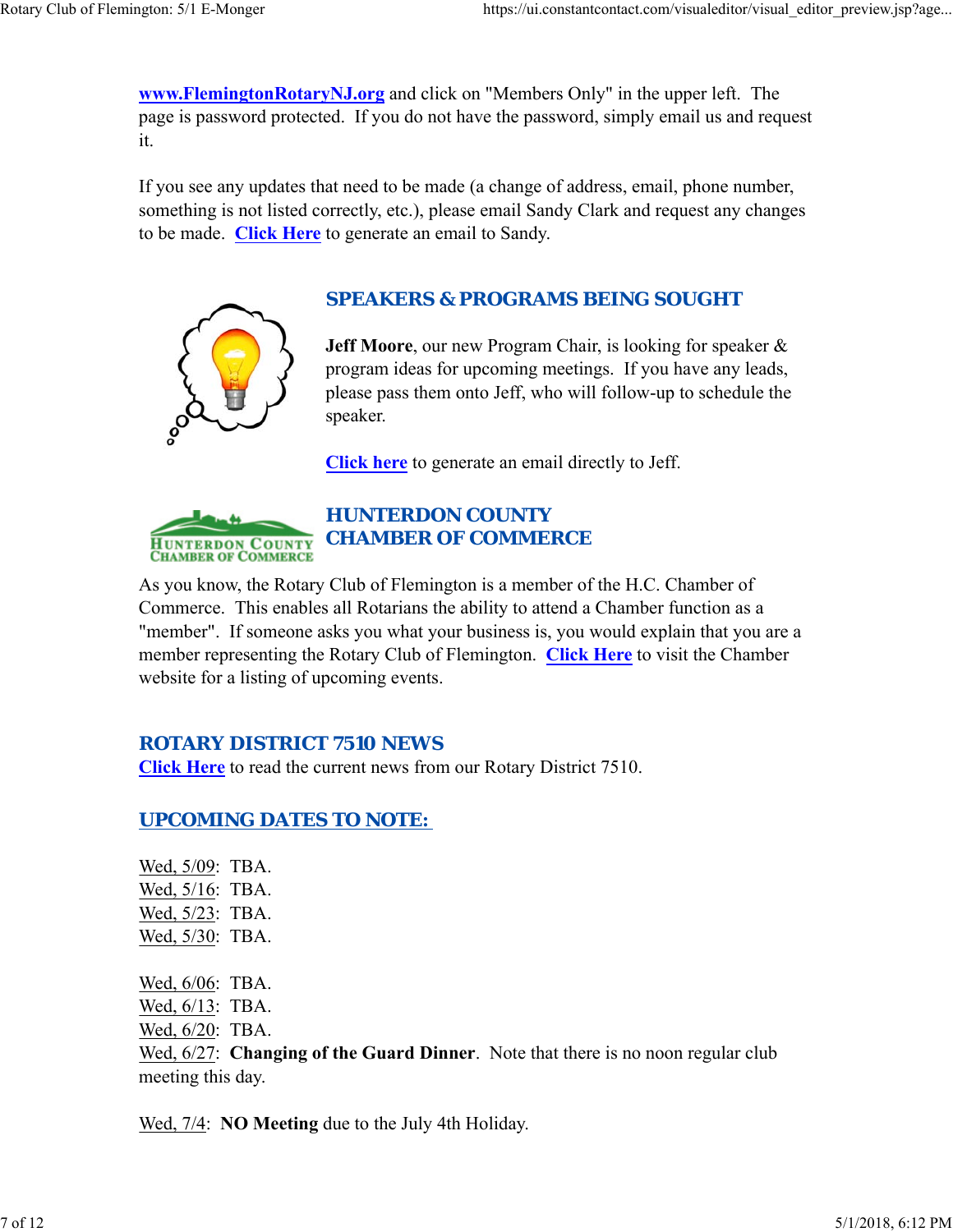Next RCOF Board Meeting: Wed, 5/23 at 5:30 PM (Usually the 3<sup>rd</sup> Wed). **Next BeerFest Meeting:** Wed, 5/23 at 6:30 PM (Usually the 3<sup>rd</sup> Wed). Next Membership Meeting: Wed, 5/9 at 1:30 PM (Usually the 2<sup>nd</sup> Wed).

#### **Upcoming RCOF Club Events, Fundraisers, Fellowship Events, Etc**.:

TBA (Sat): Pedals for Progress Collection 9/29 (Sat): Flemington Rotary BeerFest

#### **Rotary District 7510 Events & Functions:**

To Be Announced.

#### *COMMITTEE LIST:*

**Click Here** to download the listing of all current Club Committee's and its members.

## *"MEMBERS ONLY" WEBSITE:*

## **Click Here for the Members Only section of the website to find:**

- 1) The "Membership Proposal Form" to propose a new member.
- 2) New Member Information.
- 3) An Online Copy of the Club Membership Directory.
- 4) A Link to All Photos Albums of the Club.

## *ROTARY WEBSITE LINKS:*

Rotary International: **www.Rotary.org** Rotary District 7510: **www.RotaryNJ.org**

## *NEARBY ROTARY CLUB MEETINGS:*

As A Rotarian, you are Welcome to attend a Rotary Club meeting anywhere in the world. Click here for the Rotary Club Locator App. Or see below for some local meetings:

#### Mondays

**Lambertville/New Hope** (6:30 pm) - Lambertville Station Restaurant; 11 Bridge Street, Lambertville NJ 08530

**Piscataway** (12:15 pm) - Radisson Hotel; 21 Kingsbridge Road, Piscataway, NJ 08854

## Tuesdays

**Whitehouse** (12:15 pm) - Max's 22; 456 Route 22 West, Whitehouse Station, NJ 08889 **Princeton** (12:15 pm) - The Nassau Club; 6 Mercer Street, Princeton, NJ 08540 **Bridgewater-Bound Brook** (12:15 pm) - Arbor Glenn; 100 Monroe St, Bridgewater 08807

#### Wednesdays

**Branchburg Township** (7:30 am): Stoney Brook Grille; 1285 Route 28, North Branch, NJ 08876

**Flemington** (12:15pm): Copper Hill Country Club; 100 Copper Hill Road, Ringoes, NJ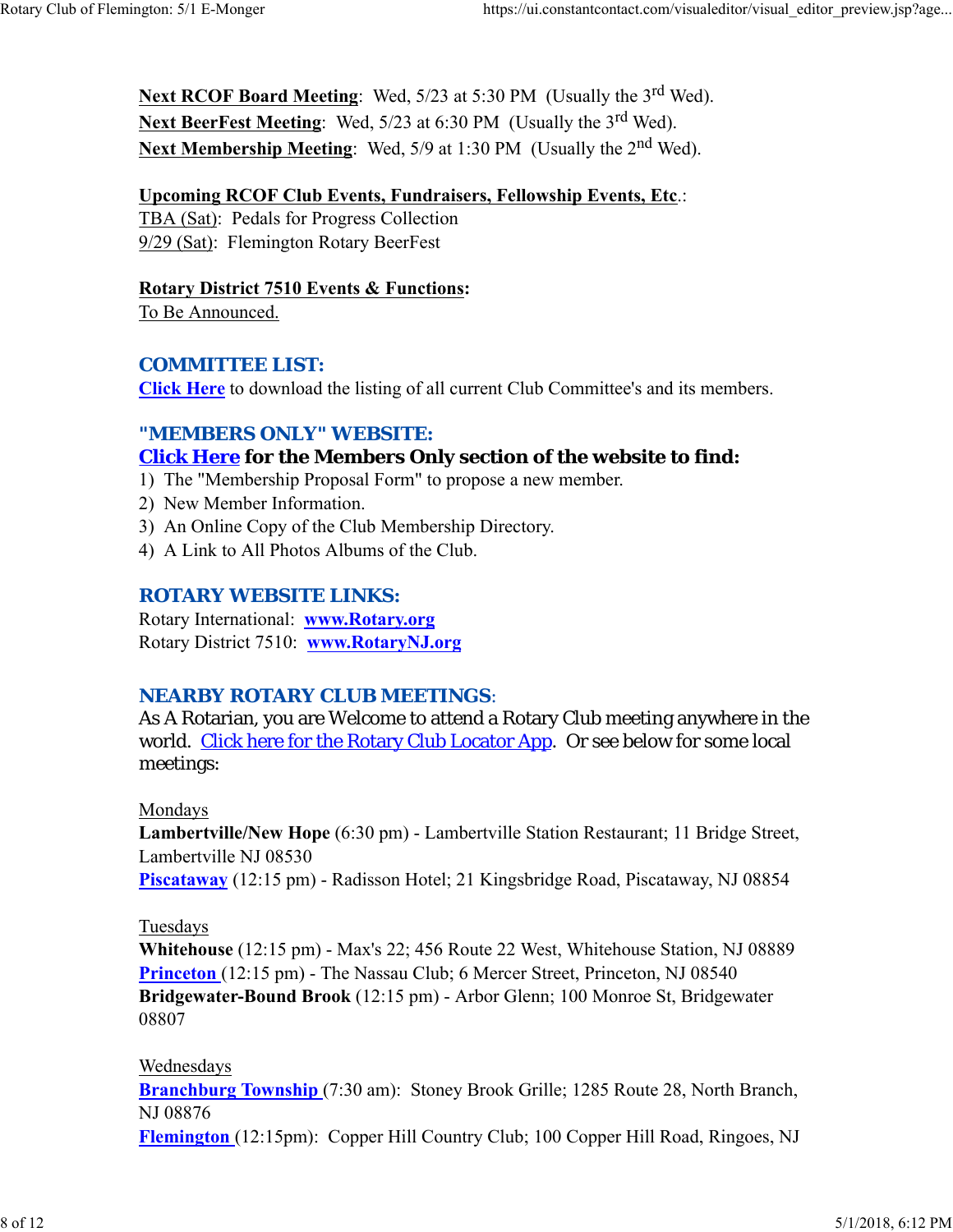#### 08851

**Hillsborough Township** (6:15 pm): Pheasant's Landing; 311 Amwell Road (Rt. 514), Hillsborough, NJ 08844

#### Thursdays

**Clinton Sunrise** (7:30 am): Clinton Fire Department; New Street, Clinton, NJ 08809 **Somerville/Bridgewater** (12:15 pm): Bridgewater Manor; 1251 US Highway 202/206, Bridgewater, NJ 08807

**Trenton** (12:15 pm): Freddie's Tavern; 12 Railroad Avenue, West Trenton, NJ 08628

#### Fridays

**North Hunterdon** (12:15 pm): Beaver Brook County Club; 25 County Club Drive, Annandale, NJ 08801 **Princeton Corridor** (12:15pm): Hyatt Regency; 102 Carnegie Center, Rt. 1 North, Princeton, NJ 08540

#### eClub

**Rotary eClub of Hunterdon Horizon**: View website for meetings or online makeups.

## RI President's Call for Action in **2017-2018**: **"Rotary: Making a Difference" Rotary Club of Flemington - Our 94th Year**

Founded October 3, 1923 \* Charter #1529 \* District 7510

| Club President                                               | <b>Kim Metz</b>                                        |  |  |  |
|--------------------------------------------------------------|--------------------------------------------------------|--|--|--|
| President-Elect                                              | **Open**                                               |  |  |  |
| Secretary                                                    | <b>Kyle Fogarty</b>                                    |  |  |  |
| Treasurer, General                                           | <b>Nik Kritharis</b>                                   |  |  |  |
| Treasurer, Lunch                                             | <b>Ken Skowronek</b>                                   |  |  |  |
| <b>Board Member</b>                                          | <b>D.J. Wright</b> (immediate Past-President)          |  |  |  |
| <b>Board Member</b>                                          | <b>Sandy Clark</b>                                     |  |  |  |
| <b>Board Member</b>                                          | <b>Joe Ziegler</b>                                     |  |  |  |
| Sergeant-at-Arms                                             | Ann del Campo                                          |  |  |  |
| R.I. President                                               | Ian H.S. Riseley (Sandringham, Victoria,<br>Australia) |  |  |  |
| District Governor (DG)                                       | Bob Zeglarski (Roselle-Rosselle Park)                  |  |  |  |
| District Governor Elect (DGE)                                | <b>John Shockley</b> (Hillsborough)                    |  |  |  |
| District Governor Nomimee (DGN)                              | <b>Ann Walko</b> (Watchung-Warren)                     |  |  |  |
| <b>Assistant District Governor (ADG)</b>                     | <b>Albert Varga</b> (Lambertville-New Hope)            |  |  |  |
| Club Meetings: Wednesday, 12:15 pm, Copper Hill Country Club |                                                        |  |  |  |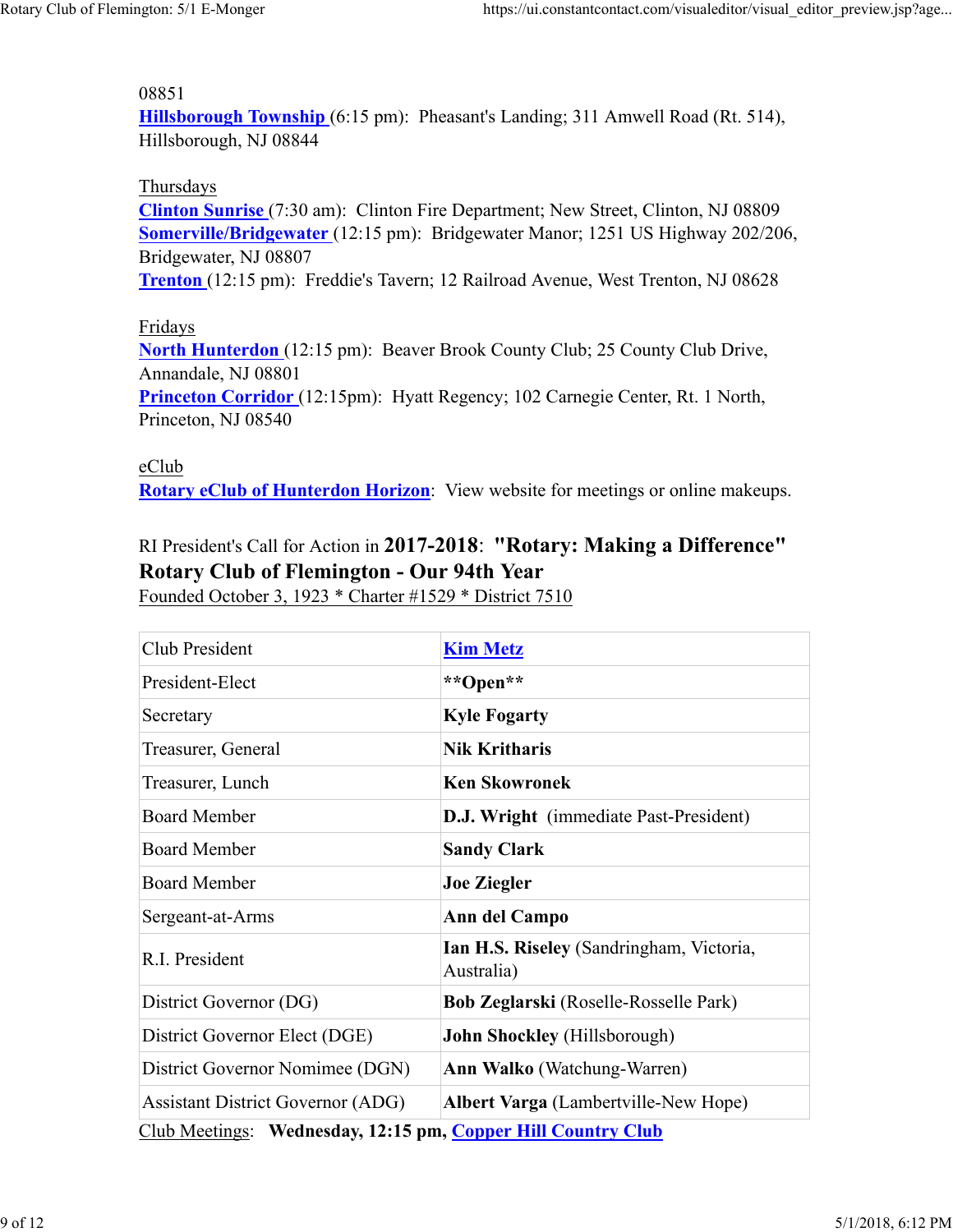100 Copper Hill Road, Ringoes 08551



**MISSION STATEMENT:** The mission of Rotary International is to assist and guide Rotarians and Rotary clubs to accomplish the Object of Rotary to ensure Rotary's continuing relevance and to help build a better world, emphasizing service activities by individuals and groups that enhance the quality of life and human dignity, encouraging high ethical standards, and creating greater understanding among all people to advance the search for peace in the world.

**THE OBJECT OF ROTARY:** The object of Rotary is to encourage and foster the ideal of service as a basis of worthy enterprise and, in particular, to encourage and foster:

**1st**: The development of acquaintance as an opportunity for service;

**2nd**: High ethical standards in business and professions, the recognition of the worthiness of all useful occupations, and the dignifying of each Rotarian's occupation as an opportunity to serve society;

**3rd**: The application of the ideal of service in each Rotarian's personal, business and community life;

**4th**: The advancement of international understanding, goodwill, and peace through a world fellowship of business and professional persons united in the ideal of service.

**THE 4-WAY TEST:** "Of the things we think, say or do:

- **1st**: Is it the Truth?
- 2<sup>nd</sup>: Is it Fair to all concerned?
- **3rd**: Will it build goodwill and better friendships?
- **4th**: Will it be beneficial to all concerned?"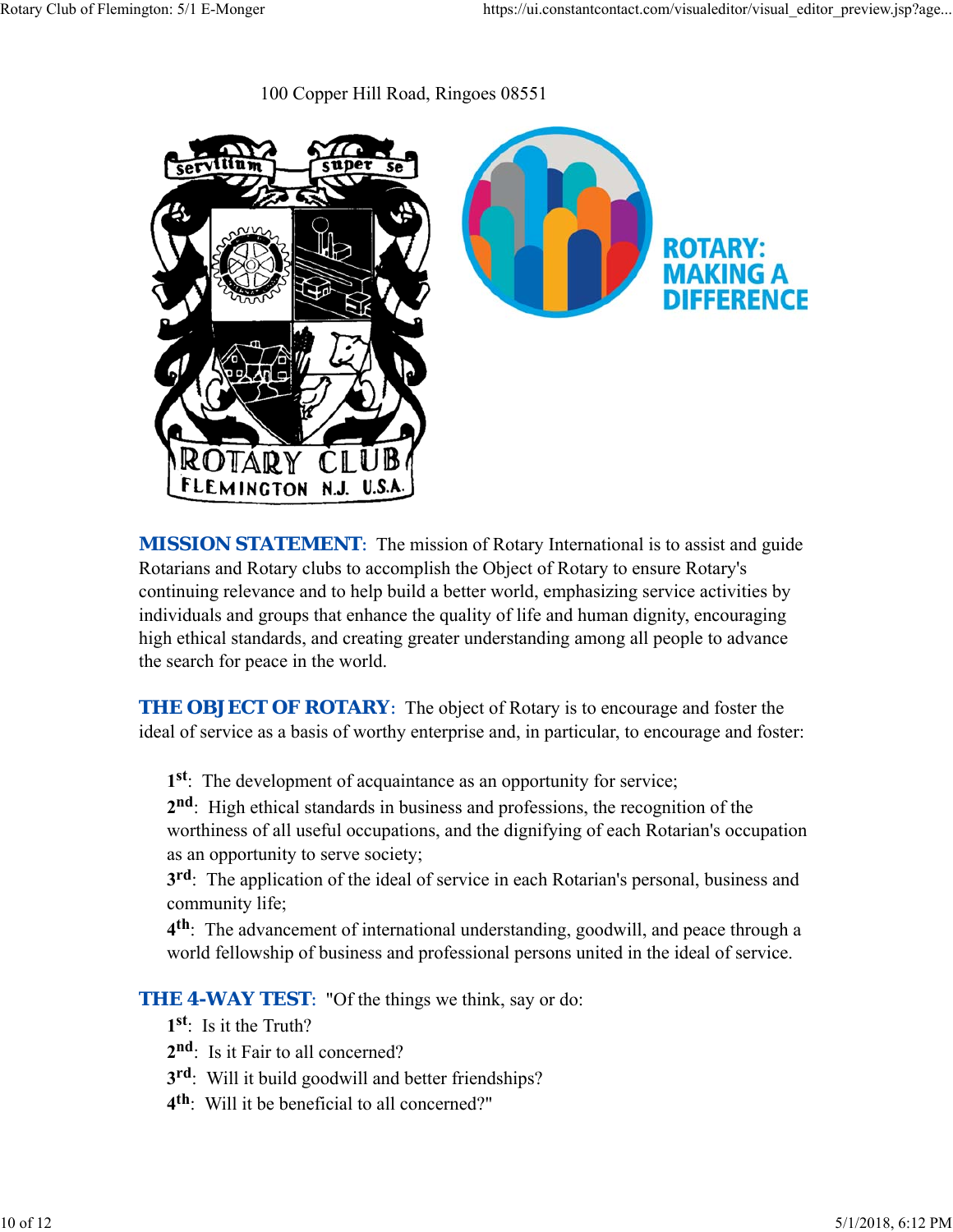## *ROTARY's AVENUE'S OF SERVICE*:

**1)** Through **Club Service**, we have fun, build lasting friendships, and make sure that our club runs well.

**2)** Through **Vocational Service**, we volunteer our professional skills to serve others and promote integrity in everything we do.

**3)** Through **Community Service**, we address local needs and work with our community to bring lasting improvements.

**4)** Through **International Service**, we meet humanitarian needs around the globe and promote world understanding and peace.

**5)** Through **Youth Service**, we work with young people to help them become the next generation of leaders, visionaries, and peacemakers.

# **Rotarian Member Since Classification** Bohler, Herbert C. (Herb) 1977 Specialty Advertising Chittenden, Robert L. (Bob) 2003 M.E.F.P. Consulting Engineering Clark, Arthur L. (Sandy) 1987 Printing Davidson, James G. (Jim) 2002 Rubber Products del Campo, Ann 1986 ann 2016 Scientist & Farmer Ferrari, Frederick J. (Fred) 1964 Orthodontia Fisher, Charles H. (Charlie) 1961 Funeral Services Fisher, Thomas H. (Tom) 2012 Property & Casualty Insurance Fogarty, Kyle M. 2017 Financial Advisor Harrison, Jeffrey (Jeff) 1996 Psychotherapy Hyatt, Frederic D. (Fred)  $\qquad$  2017 Retired - Aerospace Kamnitsis, Christopher P. (Chris) | 2001 Financial Planning Kritharis, Nikolaos (Nik) 2016 Dentistry Liebross, Ira **1997** Family Medicine Loew, Darren 2002 Orthodontics Martin, Teresa (Terry) 1993 Solid Waste/Recycling Mazujian, Harry 2004 Clergy McWilliams, Nancy 1992 Psychotherapy Metz, Kim 2007 Technical Education **Moore, Jeffrey (Jeff) 2018 Education - Secondary** Muller, George D. 1964 Cut Glass Manufacturing Newland, Robert D. (Bob) 1998 Insurance Ownes, Terry M. 1987 Floor Covering Phelan, Christopher J. (Chris) 2009 Chamber Of Commerce

Randolph, R. Wayne 1982 Veterinary Medicine

#### **2017-2018 CLUB MEMBER ROSTER Rotary Club of Flemington, NJ** Current Number of Members: 37